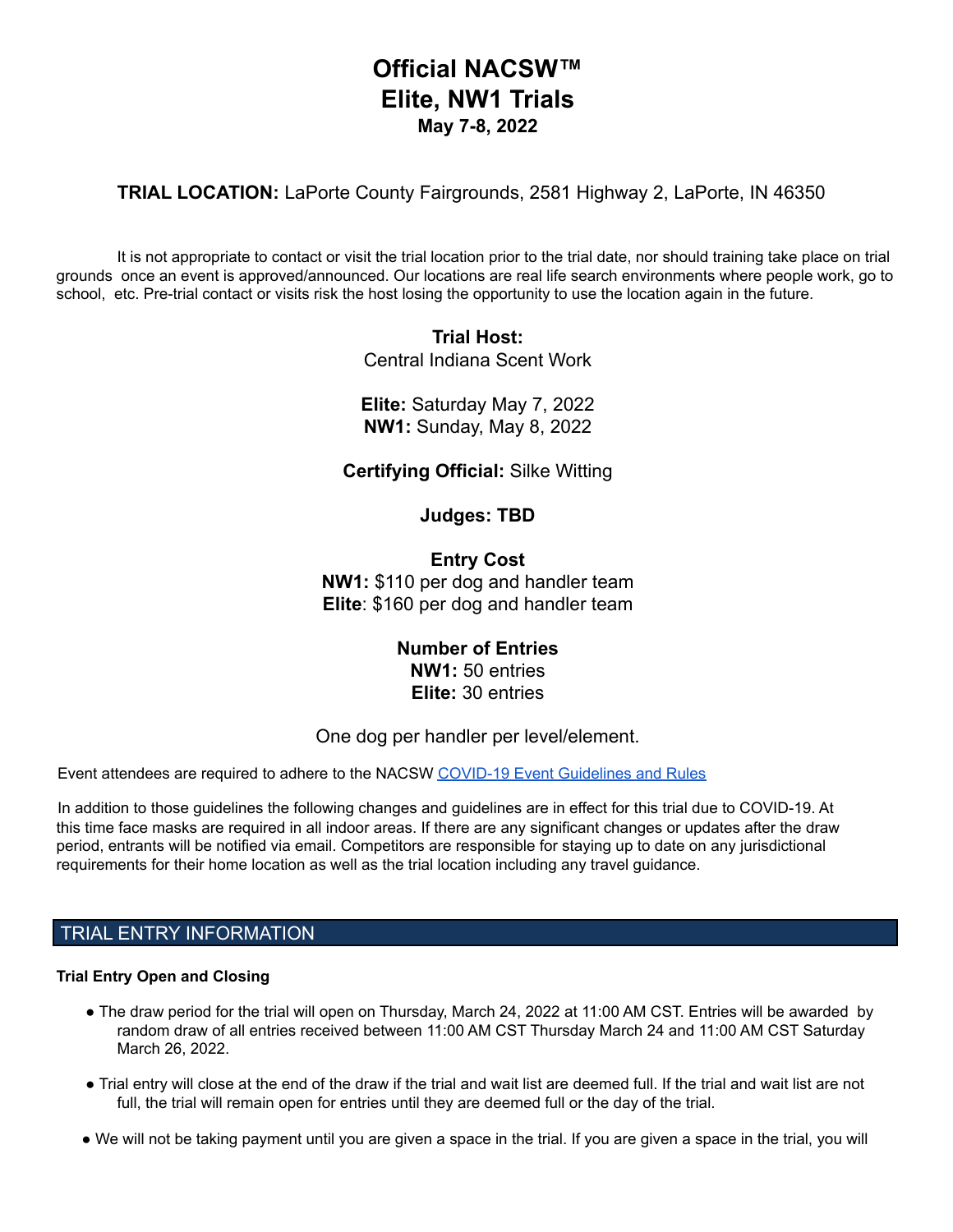receive information on how to submit payment. You will then have 7 days to complete your payment to confirm your space in the trial.

## **Entry Method**

All entries will be on-line via the link provided to the NACSW trial entry form. Paper and phone entries will not be accepted. Completing the form is not a guarantee of entry. You will receive a confirmation from  $\text{baumdodd}(\partial \Omega)$  com to let you know if your entry has been given a space in the trial.

### **Entry Requirements & Selection**

#### **A Qualified Entry is one that meets all the following criteria:**

- 1. Complete the on-line trial entry during the draw period listed above.
- 2. The Handler is a NACSW member for the 2021-2022 membership year (8/1/21 7/31/22).
- 3. The Dog is registered with the NACSW.
- 4. Dogs participating in a trial must be at least one year of age.

5. The Dog has achieved the ORT title (passed all 3 odors) and prior title level at least 14 days before the trial opens for entries. This applies to all levels effective April 1, 2021.

Qualified entry for NW1 –Dog has not yet earned a NW1 title level.

Qualified entry for Elite –Dog has earned a NW3 elite title and has not yet earned an ELT-CH title.

#### **Trial spaces will be determined in the following manner:**

- Spaces will be awarded by a random draw of all Qualified Entries received during the draw period listed above. In the event that you are having technical difficulties with the entry system, please email trialentry@nacsw.net prior to the end of the draw period.
- No dog will be given a space in more than one trial of the same level at a single event.
- You may enter multiple dogs for entry in the draw. However, only one dog/handler per title level will be accepted into the trial. Entry will go to the dog selected in the draw – you may not swap to an alternate dog. If multiple dogs are selected in the draw, you may select which dog you wish to enter. Once a dog has been entered as a second dog/handler entry, you may not swap handlers after the draw to change the entry to a first dog/handler unless the trial is not full.
- If a trial level is not full after the draw of Qualified Entries, then there will be a Secondary Draw of any entries received that did not meet the ORT title or title requirements. These entries will be accepted pending completion of the requirements. **Note:** dogs must earn their ORT title and prior title level at least 3 days prior to the trial date to be eligible to compete. If the required title or ORT title is earned less than 14 days prior to the event, it is the competitor's responsibility to notify the host that the requirement has been completed.
	- If the trial level and wait list are not full after all entries received during the draw period have been processed, entries will continue to be accepted in the order they are received until the trial and wait list are deemed full.
- For Exhibit Only Dogs (FEO): Dogs running FEO are not eligible to receive titles or earn placement ribbons. FEO results will not be included in the posted trial results. If space remains after all qualified entries are accommodated on April 1, 2022, then we will offer spaces for those who wish to run a dog For Exhibition Only (FEO). Second dog/handler FEO entries on the same day will be offered spaces after May 1, 2022.
- The trial host of an event has the right to refuse entry of any competitor or dog for just cause as approved by the National Trial Committee. Just cause includes lack of adherence to NACSW rules and guidelines and the policies outlined in each event entry premium.
- Some trial entries may be given priority entry based on contributions to the organization and the trial process.

You will be notified via e-mail of the results of the random draw by 11:00 AM CST March 31, 2022.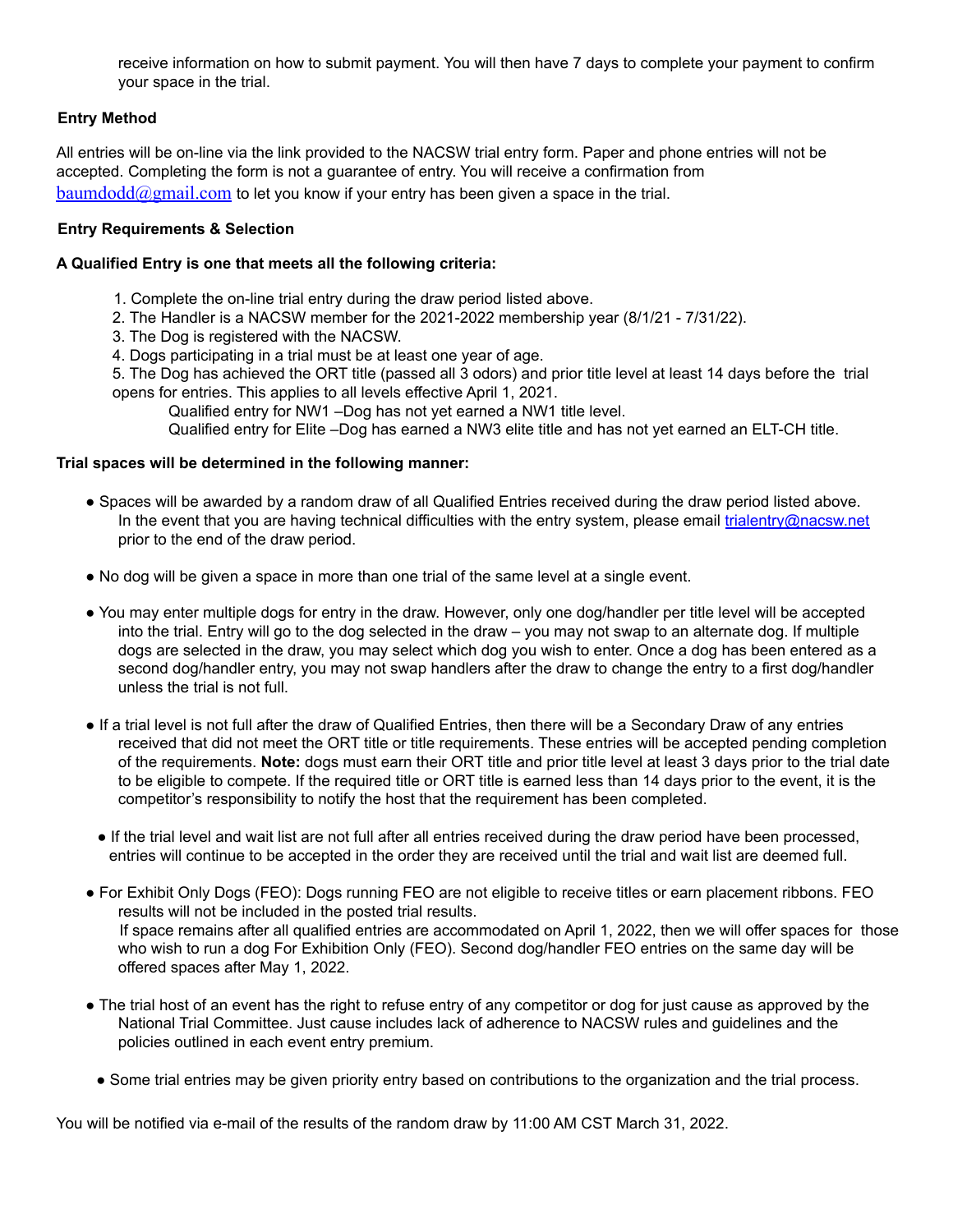If you have a spam blocker on your email account, please configure it to allow email from baumdodd@gmail.com in order to ensure delivery of confirmation and information about this trial.

You will then have 7 days to complete your payment to confirm your space in the trial. Trial payments are payable to Central Indiana Scentwork Club by check or thru PayPal. A \$5.00 convenience fee will be required if paying through PayPal.

A waiting list for alternates will be started as soon as entries fill. Alternates will be contacted when a space opens. Depending on last minute trial logistics, we may opt to not fill all canceled spaces.

NACSW reserves the right to cancel a trial if minimum entry numbers are not met.

Be sure you read and understand the guidelines for this trial before entering. By submitting a registration for this NACSW Trial, you acknowledge that you have read, understand, and accept the policies and liability information of NACSW.

## CANCELLATION POLICY

The following cancellation policy applies:

- For cancellation of entries on or before 8:00 AM CST April 23, 2022 Full refund minus \$15 processing fee.
- For cancellation of entries between 8:00 AM CST April 23, 2022 and before 8:00 AM CST May 4, 2022 Full refund minus \$15 processing fee if the host fills your space. No refund will be issued if the host doesn't fill your space.
- For cancellation of entries after 8:00 AM CST May 4, 2022 50% of the trial entry fee will be refunded if the host fills your space. No refund will be issued if the host doesn't fill your space.

If you earn the title that makes you no longer eligible for the level you are entered, then you must contact the trial host at  $b$ aumdodd $@g$ mail.com to cancel your entry and will be subject to the published cancellation policy. You may opt to change your entry to an FEO entry in this case and will be placed on the FEO waitlist and only receive a space in the trial if the host is accepting FEO entries.

All cancellations must be emailed to  $baumdodd@gmail.com$ 

For cancellations that meet the above guidelines, refunds will be issued within 30 days of the request and no later than 14 days after the trial date.

Entry fees shall not be refunded if a dog or handler is absent, disqualified, or excused by the NACSW official or judge.

This cancellation and refund policy applies to competitors that must withdraw for any reason including but not limited to *injury, illness, emergency, and personal or work-related reasons.*

If the trial cannot take place or be completed by reason of fire, civil disturbances, an Act of God, public emergency, or any other cause beyond the control of the trial organizers, then the trial host will make their best effort to provide partial *refunds after recouping their expenses.*

## LOCATION DETAILS

#### **ADA Site Specific Conditions**

This trial location is a fairgrounds. The parking lot, pathways and search areas may require you to navigate uneven terrain on gravel, grass and dirt surfaces. There will be long walks to the search areas that will involve moderate elevation changes. Due to unforeseen conditions, such as weather or change in availability of areas at the location, these conditions may be modified at the last minute.

#### **Parking**

The parking lot will be grass with no shade. Due to unforeseen conditions, such as weather or change in availability of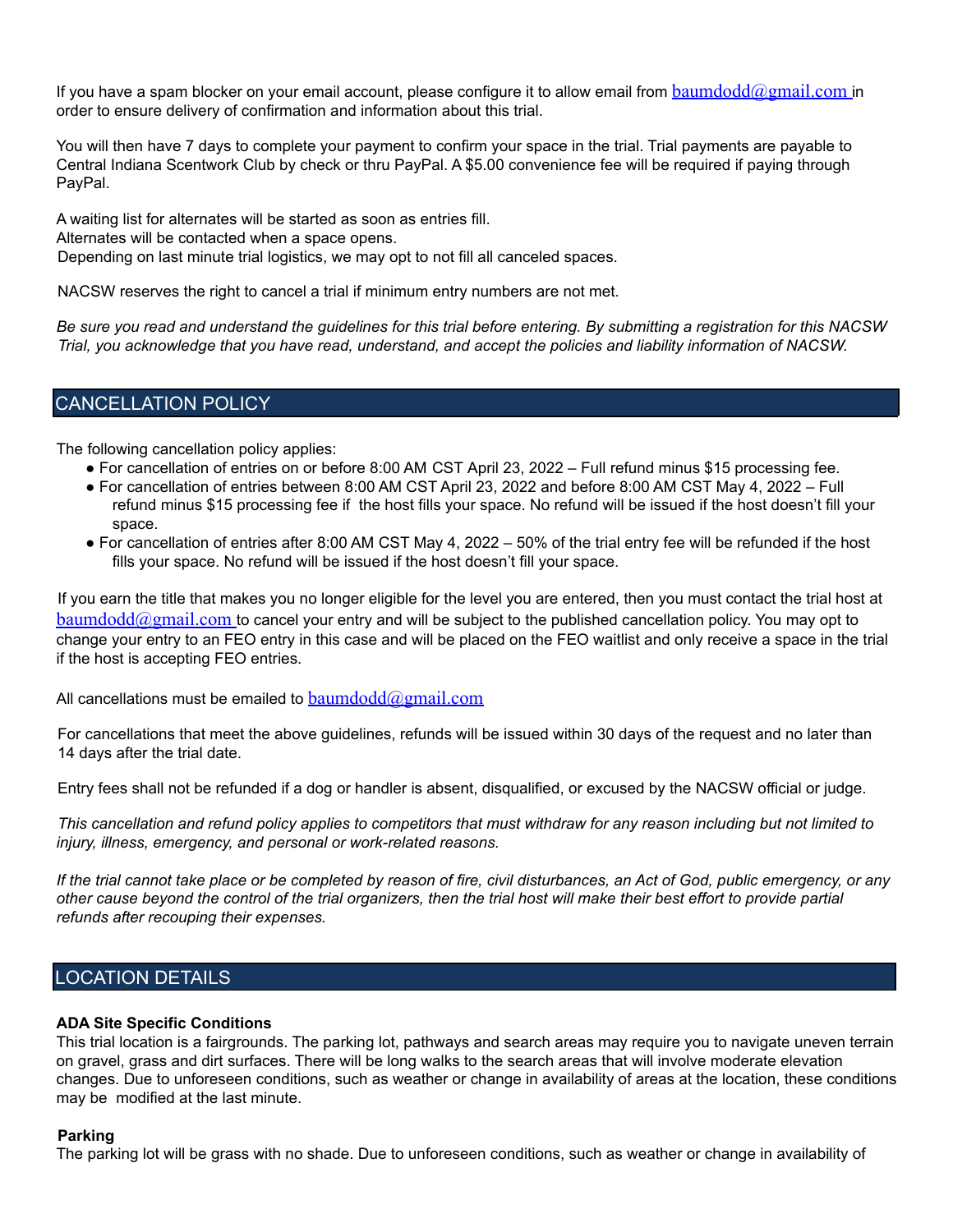areas at the location, this policy may be modified at the last minute.

#### **Reactive Dog Parking**

There will be reactive dog parking at this trial for those who wish to park in this area, however there will not be separate potty areas or warm up boxes. Due to unforeseen conditions, such as weather or change in availability of areas at the location, this policy may be modified at the last minute.

#### **Unentered Dogs**

Unentered dogs must remain in the competitor's vehicle during the trial day. There will be ample potty areas, but unentered dogs should not be allowed to "play", exercise, or train on the trial grounds.

#### **RV Parking**

There is space for RVs to park in the competitor parking area during the trial day. Please note that you will be on the far side of the parking lot, necessitating slightly longer walks to search areas. To reserve a space, you will need to contact the host after you receive confirmation that you have received a space in the trial. Email baumdodd $@g$ mail.com to reserve RV space. No overnight RV parking is available. Due to unforeseen conditions, such as weather or change in availability of areas at the location, this policy may be modified at the last minute.

#### **Running Vehicles or Generators in the parking lot**

There is ample parking and we will have a separate parking area for those wishing to run their vehicles or generators during the day. Due to unforeseen conditions, such as weather or change in availability of areas at the location, this policy may be modified at the last minute.

#### **Smoking**

Smoking is not allowed on this trial site, including the use of e-cigarettes

#### **Hotels**

A list of area hotels and directions will be provided with entry confirmations.

## DOG INFORMATION

#### **Dog Policies**

- All dogs must be on a 6' leash at all times when not being tested. NO flexi-leashes while not participating in a competition search.
- Dogs that need space from dogs may wear a red bandana, provided by the dog's handler, to help signal others that the dog needs extra space from dogs.

● Dogs will be toileted in designated areas and handlers must pick-up and dispose of waste. ● Dogs and handlers must stay in designated areas to avoid contaminating testing space, interrupting a test, or from viewing any part of the testing.

- Competitors should expect to keep their dogs confined in a crate or vehicle when not competing. The logistics of a trial typically do not allow for dogs to hang out on leash in between searches. Competitors should plan to provide their own shade using canopies or shade cloths.
- Refer to Location Details (above) for information on unentered dogs.

#### **Females in Season**

Will be allowed to run wearing "pants" at the very end of the running orders after all other dogs have been judged. Females in season will be parked and pottied in areas separate from the other dogs while at the trial if the location logistics permit. Handlers must contact  $baumdodd@gmail.com$  so plans can be made for the dog.

# OTHER INFORMATION

#### **Rules**

Complete rules are available at www.NACSW.net. **It is the responsibility of each competitor to read and understand the current NACSW Rule book prior to participating in a NACSW event.**